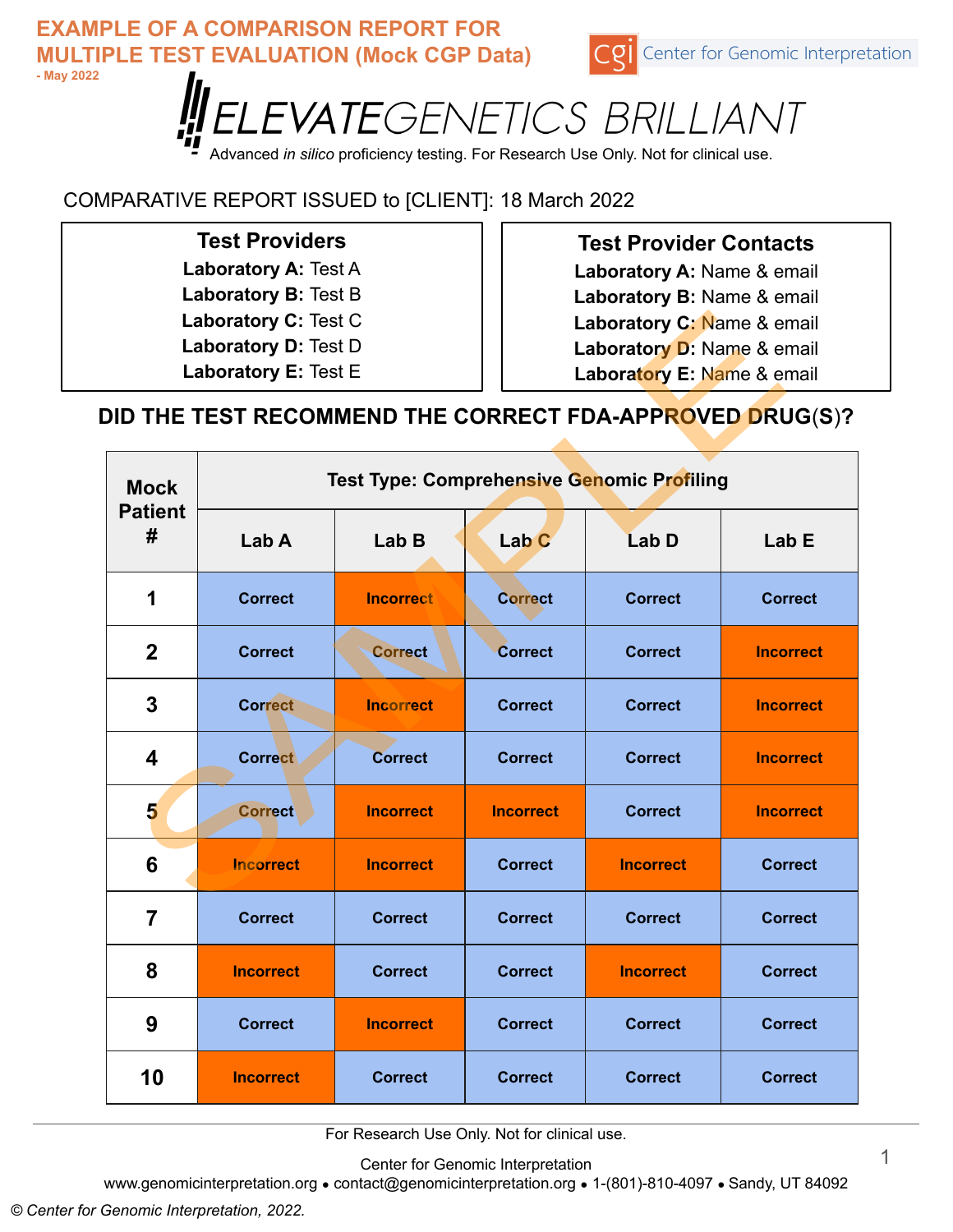

# **Clinical Impact Challenges in Mock Patient** *in silico* **Samples**

| <b>Clinical</b><br><b>Challenge</b>                                              | <b>Mock</b><br><b>Patient</b><br># | <b>Details</b>                                                                                                    | <b>Test</b>  |               |              |                   |               |
|----------------------------------------------------------------------------------|------------------------------------|-------------------------------------------------------------------------------------------------------------------|--------------|---------------|--------------|-------------------|---------------|
|                                                                                  |                                    |                                                                                                                   | $\mathsf{A}$ | B             | $\mathbf C$  | D                 | E             |
| <b>CDx</b><br><b>Variant</b><br><b>Detection</b><br>&<br><b>Labeling</b>         | 1                                  | Recommend CDx                                                                                                     | $\bm{\odot}$ | $\odot$       | $\odot$      | $\odot$           | $\bullet$     |
|                                                                                  | 3                                  | Recommend CDx                                                                                                     | $\bm{\odot}$ | $\circledast$ | $\bigcirc$   | $\mathbf{\Omega}$ | $\bigcirc$    |
|                                                                                  | $\overline{\mathbf{4}}$            | <b>Recommend CDx</b>                                                                                              | $\bm{\odot}$ | $\bigodot$    | $\bullet$    | $\bullet$         | $\bigcirc$    |
|                                                                                  | 5                                  | <b>Recommend CDx</b>                                                                                              | $\bigodot$   | $\bigcirc$    | $\bigcirc$   | $\bm{\Theta}$     | $\bigcirc$    |
|                                                                                  | 6                                  | Recommend CDx                                                                                                     | $\bigcirc$   | $\circledast$ | C            | $\bigcirc$        | $\bigcirc$    |
| <b>Germline</b><br><b>Detection</b><br>$\boldsymbol{\alpha}$<br><b>Reporting</b> | $\overline{2}$                     | Report germline<br>mutation and suggest<br>follow-up confirmation<br>testing                                      | $\bullet$    | $\bm{\Theta}$ | $\bm{\odot}$ | $\bigodot$        |               |
|                                                                                  | 8                                  | Report germline<br>mutation and suggest<br>follow-up confirmation<br>testing & recommend<br><b>CD<sub>X</sub></b> | $\odot$      | $\odot$       | $\odot$      | $\circledR$       |               |
| <b>Variant</b><br>Class-<br>ification                                            | 1                                  | <b>Exon skipping status</b><br>is unclear and should<br>be reported as such                                       | $\odot$      | $\bigcirc$    | $\odot$      | $\odot$           | $\bullet$     |
|                                                                                  | $\boldsymbol{2}$                   | Appropriate variant<br>naming for obliterated<br><b>RNA</b> transcripts                                           | $\bf C$      |               |              |                   |               |
|                                                                                  | $\overline{3}$                     | Exon skipping unclear                                                                                             | $\bm{\odot}$ | $\bm{\Theta}$ | $\bm{\odot}$ | $\bm{\Theta}$     | $\bigodot$    |
|                                                                                  | $\overline{\mathbf{4}}$            | Obliterated transcript                                                                                            | $\bm{\odot}$ | $\bm{\odot}$  | $\bigcirc$   | $\bm{\Theta}$     | $\bigodot$    |
|                                                                                  | $\boldsymbol{9}$                   | Obliterated transcript                                                                                            | $\bm{\odot}$ | $\bigcirc$    | $\bm{\odot}$ | $\bm{\omega}$     | $\bm{\Theta}$ |
|                                                                                  | 10                                 | Exon skipping unclear                                                                                             | $\bigcirc$   | $\bm{\Theta}$ | $\bm{\odot}$ | $\bm{\omega}$     | C             |

For Research Use Only. Not for clinical use.

Center for Genomic Interpretation

www.genomicinterpretation.org • contact@genomicinterpretation.org • 1-(801)-810-4097 • Sandy, UT 84092

*© Center for Genomic Interpretation, 2022.*